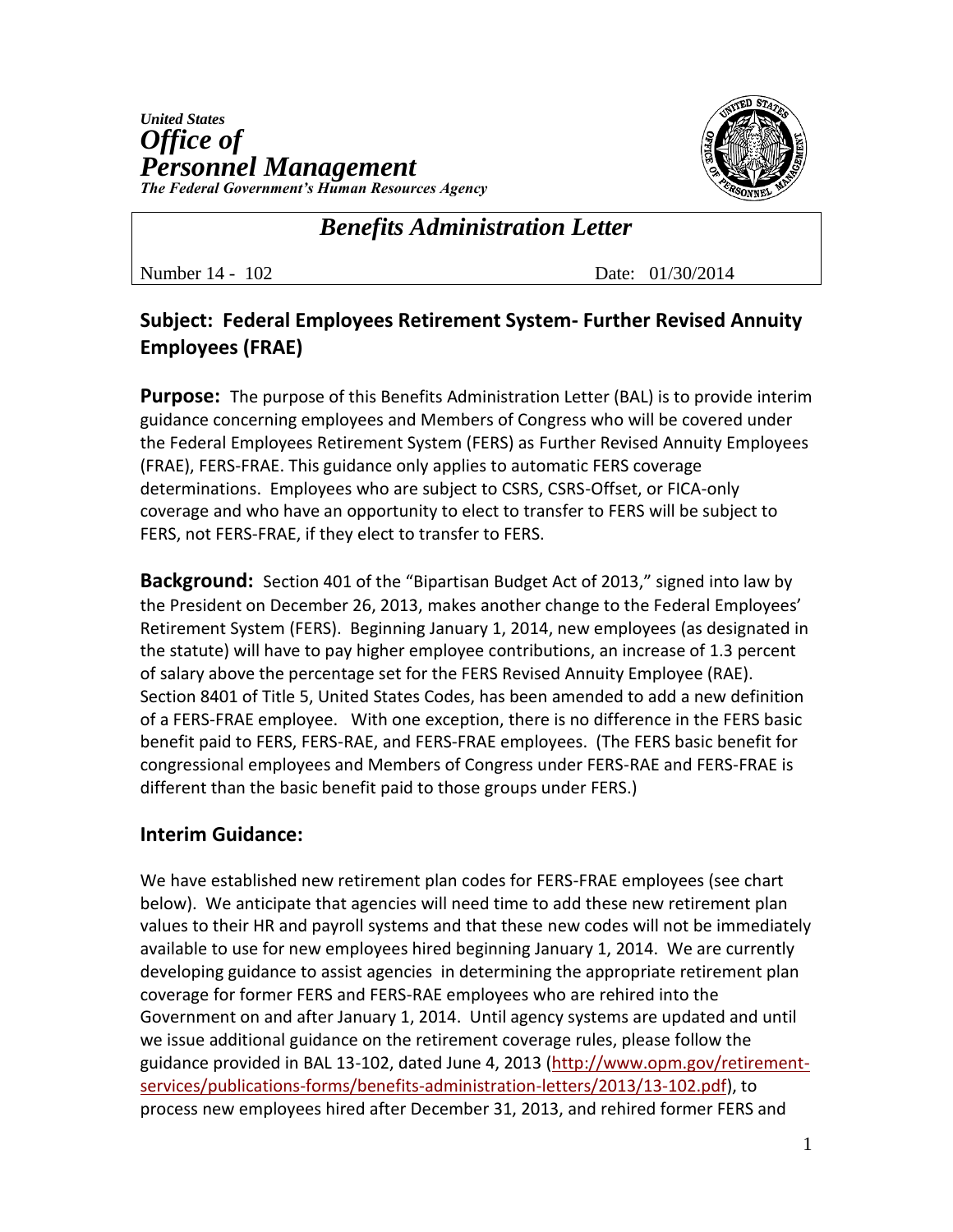FERS-RAE employees hired after December 31, 2013, placing them in FERS or FERS-RAE. Please advise all new employees that adjustments to the retirement deductions retroactive to their date of appointment will need to be made after agency systems are updated with FERS-FRAE codes, additional guidance from OPM is issued, and their retirement plan codes are changed to FERS-FRAE.

In addition, it should be noted that amendments made by the Section 401 of the Bipartisan Budget Act of 2013 provides that contributions be paid for FERS-FRAE employees that are in excess of the normal cost percentage. However, the U.S. Postal Service and Postal Regulatory Commission are not included in this provision, and the percentages that will be paid by U.S. Postal Service and Postal Regulatory Commission are 1.3 percent lower than shown in the table below.

|                                 | <b>FERS FRAE Contribution Rates (%)</b> |             |          |        |
|---------------------------------|-----------------------------------------|-------------|----------|--------|
| Category                        | Retirement                              | Normal Cost | Employee | Agency |
|                                 | Plan Code                               | %           | %        | %      |
| Regular                         | КF                                      | 12.7        | 4.4      | 9.6    |
| Law Enforcement Officer,        | <b>MF</b>                               | 27.6        | 4.9      | 24.0   |
| Firefighter, Member of the      |                                         |             |          |        |
| Supreme Court Police            |                                         |             |          |        |
| Air Traffic Controller          | LF                                      | 27.3        | 4.9      | 23.7   |
| Military Reserve Tech           | <b>NF</b>                               | 15.7        | 4.4      | 12.6   |
| <b>Customs and Border</b>       | <b>OF</b>                               | 27.6        | 4.9      | 24.0   |
| <b>Protection Officers</b>      |                                         |             |          |        |
| Employees under section         |                                         |             |          |        |
| 303 of the CIA Act of 1964      |                                         | 18.0        | 4.4      | 14.9   |
| (when serving abroad)           |                                         |             |          |        |
| <b>Member of Congress</b>       |                                         | 12.7        | 4.4      | 9.6    |
| <b>Member of Capitol Police</b> |                                         | 18.0        | 4.9      | 14.4   |
| Congressional Employee,         |                                         | 12.7        | 4.4      | 9.6    |
| Civilian Capitol Police         |                                         |             |          |        |
| Employee                        |                                         |             |          |        |

## **FERS FRAE Codes and Employee and Agency Contribution Rates**